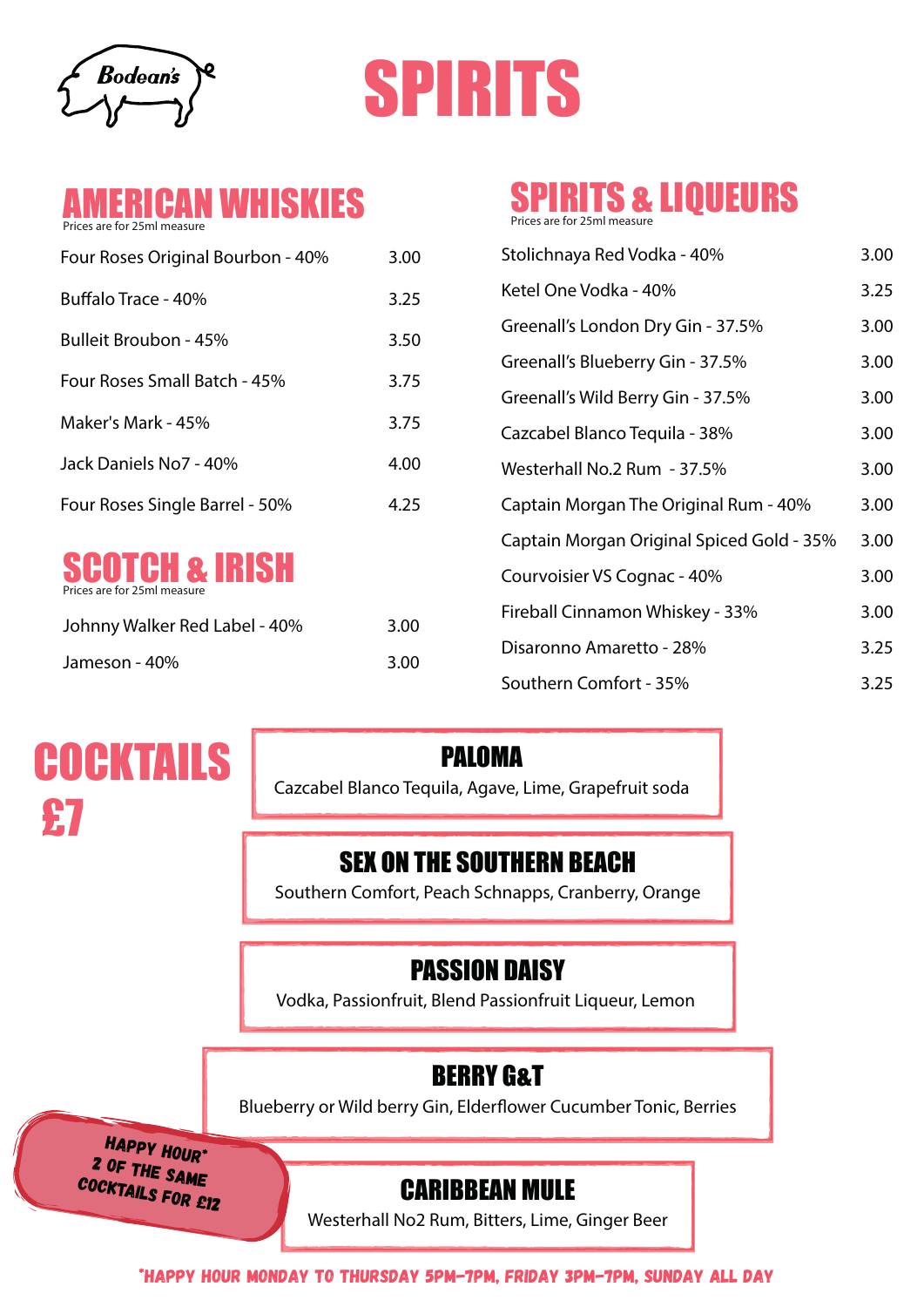# BEERS AND CIDERS

| HAPPY HOUR*<br>A PITCHER OF HOUSE<br>LAGER FOR £15<br>DRAUGHT |      |             |  |
|---------------------------------------------------------------|------|-------------|--|
|                                                               | 1/2  | <b>PINT</b> |  |
| <b>BOSS HOG BREW 4.1%</b>                                     | 2.75 | 5.25        |  |
| <b>HEINEKEN</b> 5.0%                                          | 3.00 | 5.75        |  |
| <b>FIVE POINTS PALE ALE 4.5%</b>                              | 3.25 | 6.25        |  |

| <b>BOTTLES &amp; CANS</b>                           |      |
|-----------------------------------------------------|------|
| <b>Samuel Adams Boston Lager</b><br>4.8% 330ml (MA) | 4.50 |
| Sol<br>4.5% 330ml (Mexico)                          | 4.50 |
| Moosehead 5% 355ml (New Brunswick)                  | 4.75 |
| <b>Brooklyn Lager</b> 5.2% 355ml (NYC)              | 5.25 |
| <b>Beavertown Neck Oil</b><br>4.3% 330ml (England)  | 5.50 |
|                                                     |      |

| CIDERS                                     |  |      |
|--------------------------------------------|--|------|
| <b>Bulmers Original</b> 4% 500ml (England) |  | 5.00 |

**Old Mout Cider** 4% 500ml (NZ) 6.00 Assorted flavours ask your server

# LOW & NO ALCOHOL BEERS

| Heineken 0% 330ml (Netherlands)                            | 3.50 |
|------------------------------------------------------------|------|
| <b>Brooklyn Special 0.4% 355ml (NYC)</b><br><b>Effects</b> | 3.50 |

\*HAPPY HOUR MONDAY TO THURSDAY 5PM-7PM, fRIDAY 3PM-7PM, SUNDAY ALL DAY